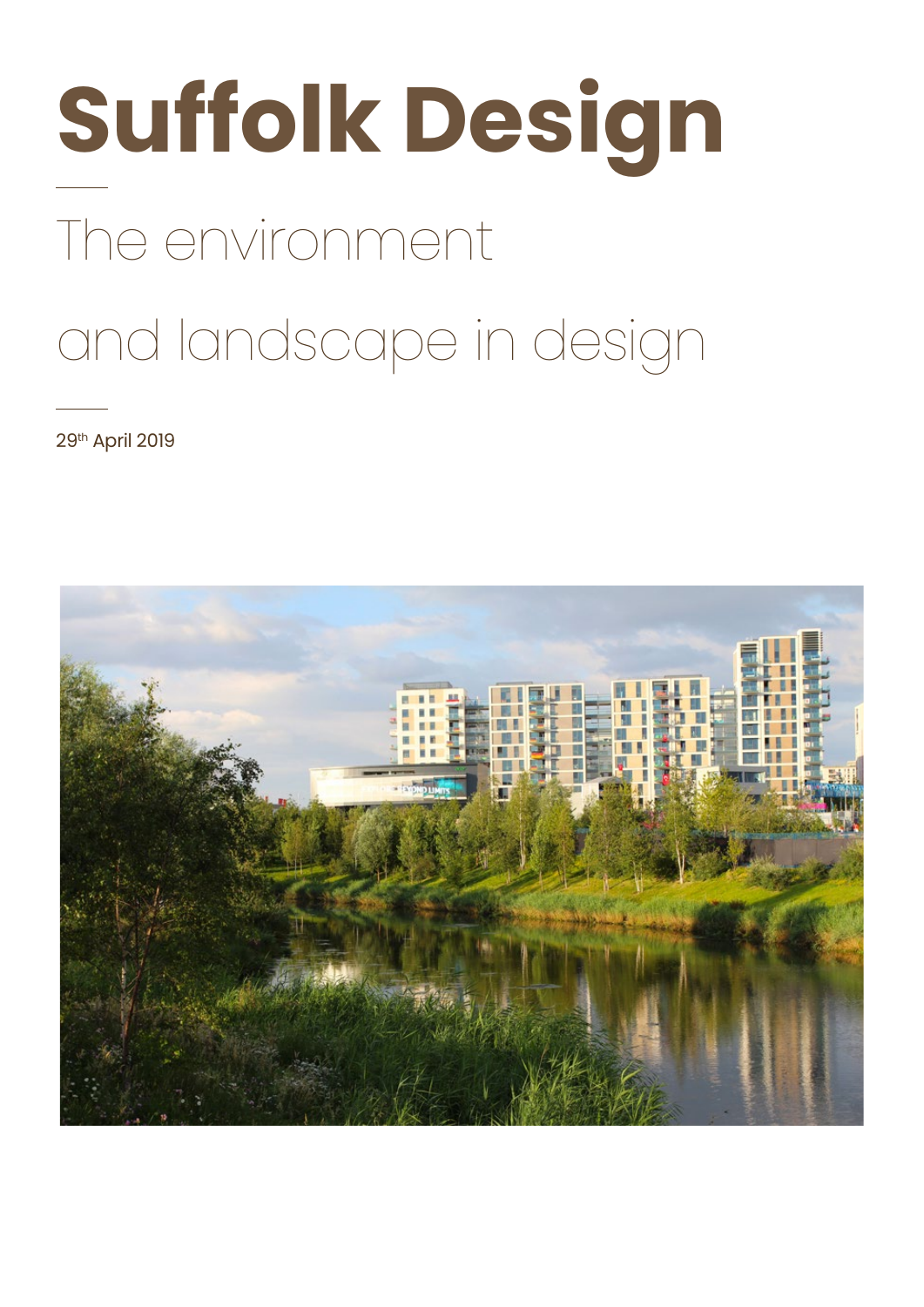#### Attendees

Jennifer Bundock Rachel Bodiam Mark Chapman Carol Jones Anita Kittle SophieWaggett John Pateman-Gee Daniel Hewett Britta Heidecke Alex Pointer Hen Abbott Elizabeth Thomas Sacha Tille Steven Halls Will Vote Gary Hancox Carlos Hone Christopher Fish Leslie Short Julie Barrow Peter White Natasha Moreno-Roberts Ruth Chittock Andrew Murray-Wood Jason Skilton Jamie Edwards Gemma Walker Matt Williams Simone Bullion Anna Roe Julia Procter Ellie Beecroft Lucy Batchelor-Wylam Matt Hullis Karen Chapman Elizabeth Dubbeld Dan Malloy

Project Manager Head of Landscape Planning and Design Technical & Planning Director Portfolio holder; development and museums Planner Planning Manager Area Planning Manager Strategic land and planning manager Senior Planning Officer Planning Policy Officer Development Management Engineer Senior Policy Strategy Planner housing enabling Flood and Water Engineer Planning Manager Principal Planning Officer Planning Operations Manager Senior Development Management Engineer Director Principal Planning Officer Principal Planning Officer **Director** Landscape Architect Senior Ecologist Flood & Water Management Planning Officer Area Planning Manager Flood & Water Engineer Conservation Manager Planning Policy Officer Snr Highway Engineer Senior Flood and Water Technician Chartered Landscape Architect Head of Environment Strategy Suffolk Growth Programme Board Planning Officer Strategic Planning Policy Officer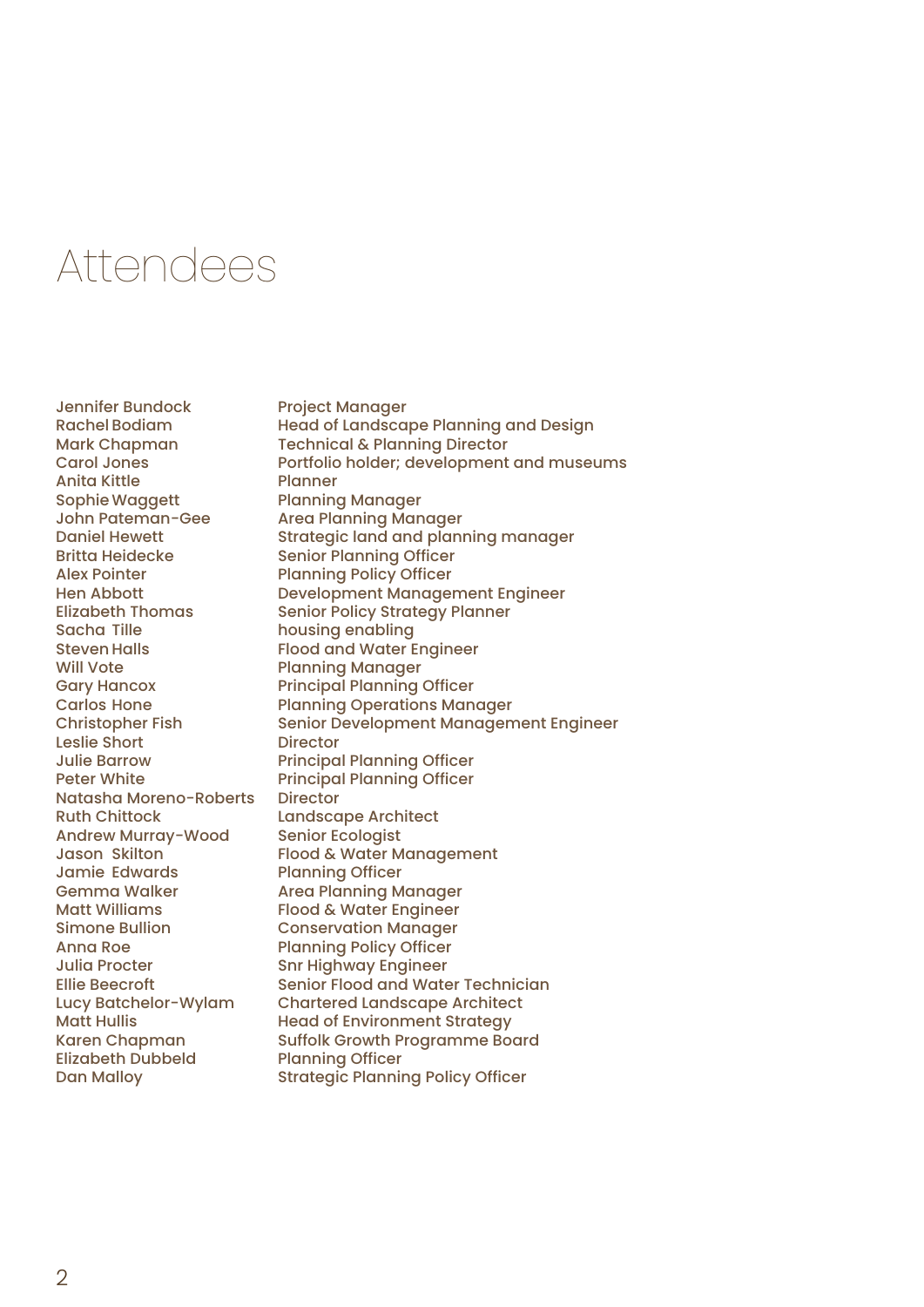#### Programme

#### **Event synopsis**

The fourth event in our series of masterclasses looks at the way landscape and the wider environment influence design. The best designed places work to both enhance their existing landscapes and to create new ones. The essential character of a place is often as much about the landscape context as it is about its built environment. Good design can bring this landscape character into focus to create places that are rooted in their context and have a distinctive identity. Protecting and enhancing the environment through sensitive design is also an important consideration. At this event our speakers will explore various aspects of how to design within the context of the landscape and wider environment. Following the talks, we will then undertake workshop exercises to better understand what landscape and environmentally sensitive design looks like on the ground.

#### **Agenda**

| $9.15 - 9.30$ | <b>Registration, tea and coffee</b> |  |  |
|---------------|-------------------------------------|--|--|
|               |                                     |  |  |

9.30- 9.40 **Introduction to the day**

940. - 10.10 **Peter Neal**; setting the agenda for more landscape and enivronmentally sensitive design

10.10 - 10.40 **Lindsey Wilkinson**; developing landscape frameworks

10.40 - 10.50 **Break**

10.50 - 11.20 **Robin Buckle**; integrating water into our places

11.20 - 12.45 **Workshop**; Developing a landscape framework, and putting it into practice. *See page 6 for detailed agenda.*

12.45 - 13.00 **Reflection** and Q&A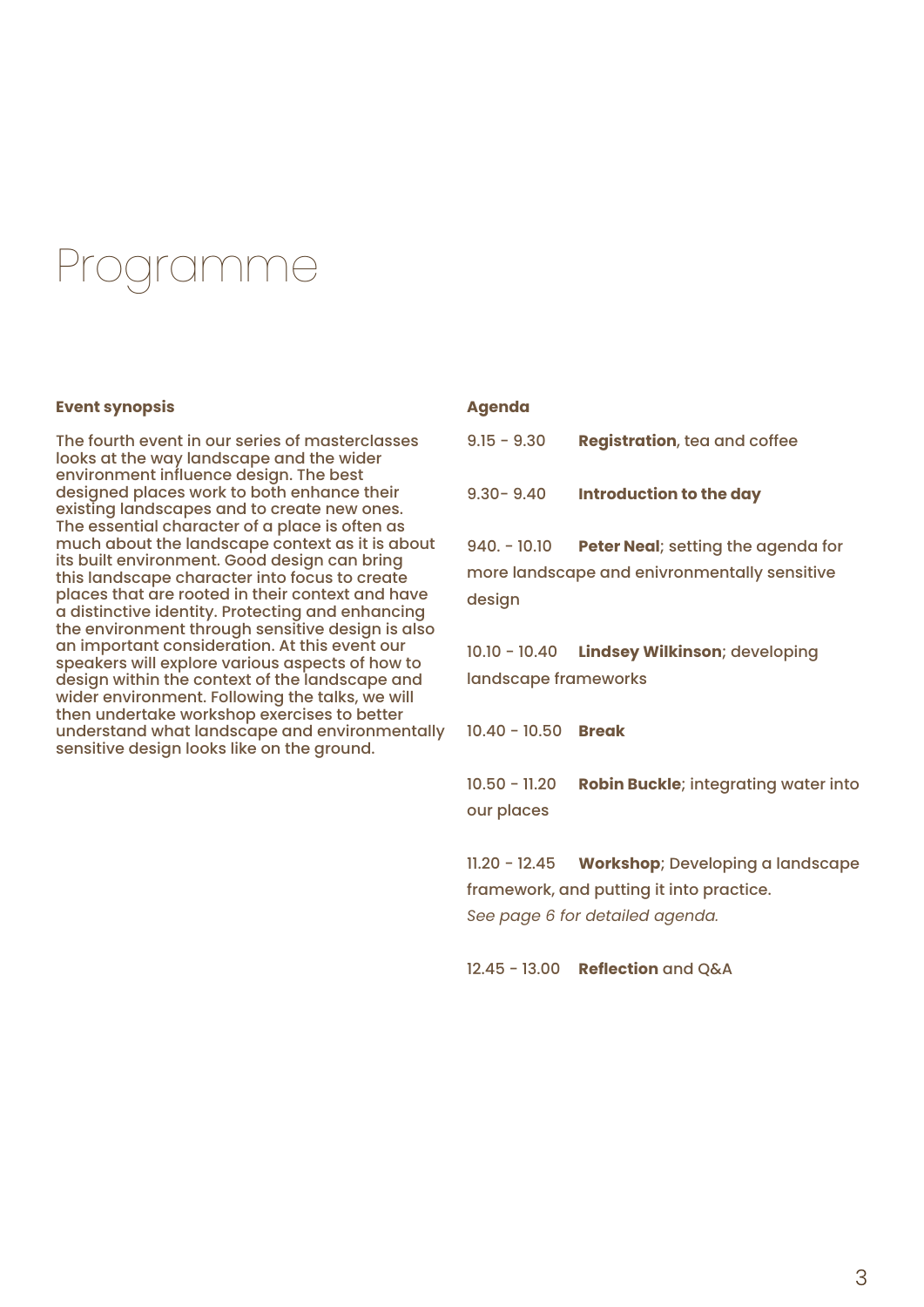### Contributors;



### Garry Hall

Garry Hall is an award-winning urban designer with extensive experience in both the private and public sectors, working on a range of projects from health care premises through to major housing developments and exhibition centres. Garry has developed a number of design guides, including the Tuxford Place Analysis and the Horncastle Urban Structure Study. He also an experienced master planner, working on urban extensions across the country. Garry is an expert in urban structure and Space Syntax Analysis.



Peter Neal

Peter is a landscape architect and environmental planner specialising in green infrastructure planning and the design, funding and management of urban parks and the public realm. Formerly head of public space at the Commission for Architecture and the Built Environment (CABE), he was seconded to support the planning and design of the Queen Elizabeth Olympic Park. He is a Design South East panel member, a Built Environment Expert for the Design Council, has given evidence to a government select committee on the future of public parks and is a fellow of the Landscape Institute.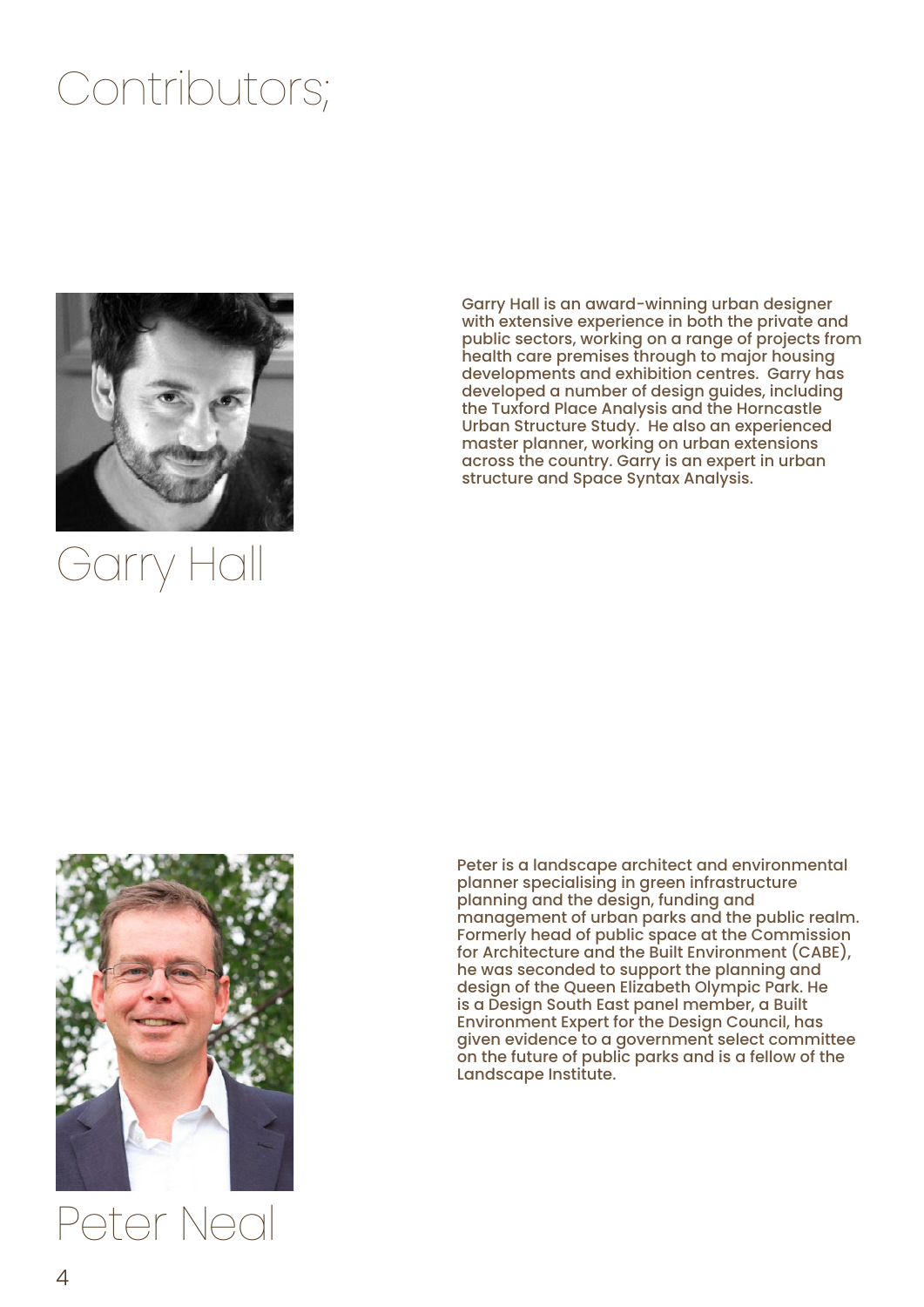### Speakers;

Lindsey Wilkinson is a Chartered Landscape Architect, and Fellow of the Landscape Institute, and the Royal Geographical Society, with over twenty years' experience across a diverse range of project scales and scenarios, from Green Grids to Pocket Parks. Currently, she works as a freelance practitioner specialising as a landscape architect and green infrastructure consultant, with historic landscape and greenspace expertise. She's a committed advocate of her profession as an essential component of sustainable and successful design-led schemes.

Lindsey is an active member of Design Review Panels for Design South East and OPUN. She's appointed as a Built Environment Expert for Design Council CABE, and a Panel Member for Cambridgeshire's Quality Panel. She sits on the National Trust's Historic Environment Group and<br>Design Advice Forum as a Specialist Advisor.



### Lindsey Wilkinson



Robin Buckle

Robin is an urban designer with over 20 years experience at a senior level, predominantly in local and regional government. Last year he set up his own design consultancy, imaginatively called Robin Buckle Urban Design, and has been working with a number of organisations including Design South East. Prior to this he was Head of Urban Design for Transport for London, involved in, or leading on, a range of strategic and local projects across London from the design of streets and places to the development of major infrastructure schemes including the first urban cable car in the UK and the Northern Line Extension. Robin has also worked in the spheres of planning and regeneration, playing a key role in setting out the policy and physical framework for the regeneration of the area surrounding Wembley Stadium. More recently he has been instrumental in the production of award winning guidance on how to integrate Sustainable Drainage Systems (SuDS) into the public realm and a guide to small scale interventions, both temporary and permanent, which can have a big impact on the use and enjoyment of our streets and spaces.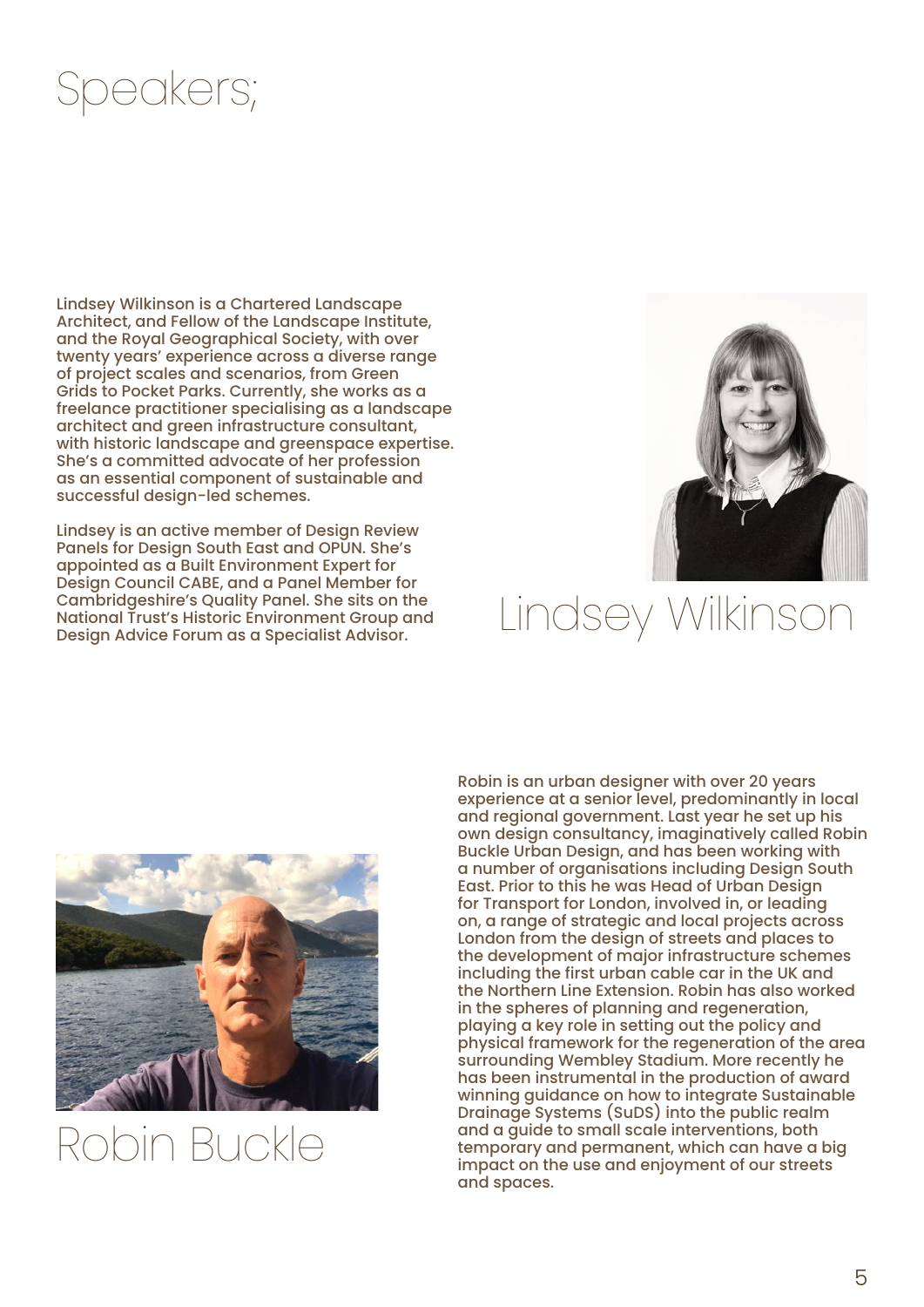#### Workshop

#### **11.20 - 12.45**

#### 11.20 - 12.00 **Develop a landscape framework**

Our first workshop involves identifying and describing a landscape framework for a test site. Participants are required to appraise a site and its landscape context from the information provided.

This should form the basis of a landscape framework, where the essential characteristics of the setting of the site are set out in a way that a future design team can respond to.

The output from this should be a simple diagram and a set of succinct bullet points.ments and drawings that supported this process.

#### 12.00 - 12.45 **Designing a landscape-led layout**

Workshop 2: Designing a landscape-led layout The second workshop sets the design challenge of implementing the landscape framework from another group in more detail.

Using coloured pens, scale models of buildings and the requirements set by the landscape framework, groups will design a landscape sensitive layout. Each group will present their layout and the best one wins a mystery prize.

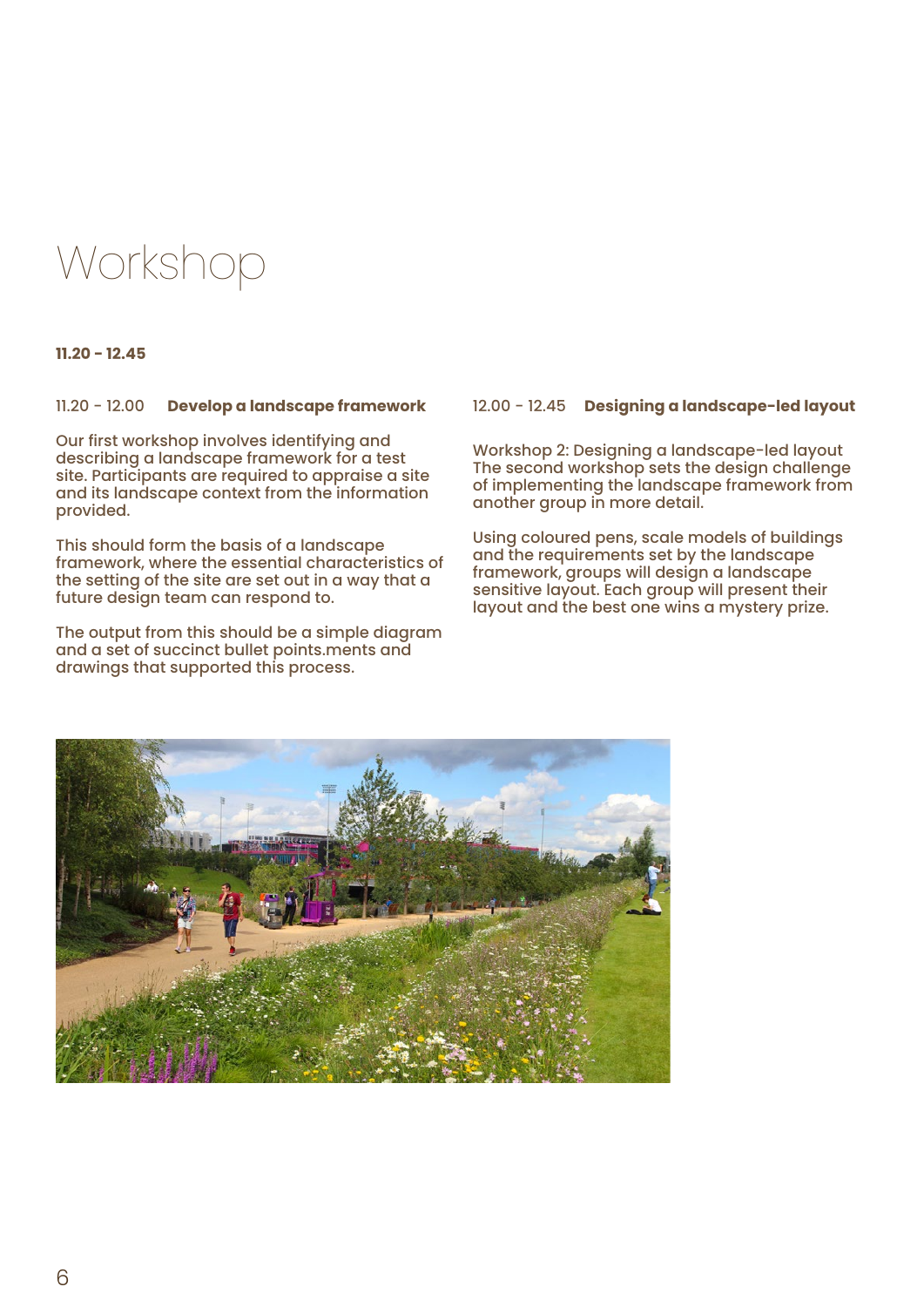### Feedback

Following the session, we will be asking for your feedback. This is both to inform future events, but also the development of Suffolk Design.